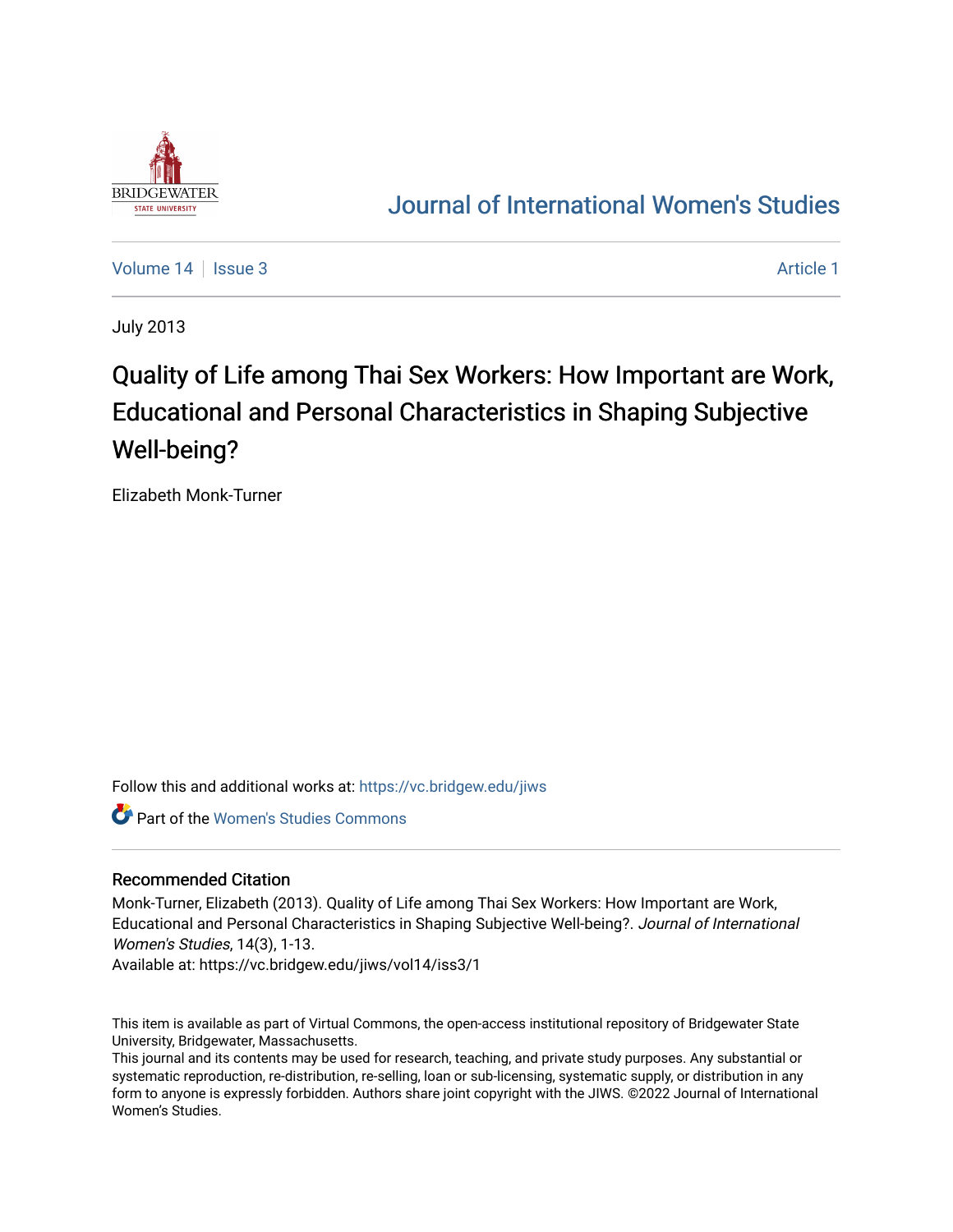#### Monk-Turner: Quality of Life among Thai Sex Workers

This journal and its contents may be used for research, teaching and private study purposes. Any substantial or systematic reproduction, re-distribution, re-selling, loan or sub-licensing, systematic supply or distribution in any form to anyone is expressly forbidden. ©2013 Journal of International Women's Studies.

## **Quality of Life among Thai Sex Workers: How important are work, educational and personal characteristics in shaping subjective well-being?**

By Elizabeth Monk-Turner<sup>1</sup>

## **Abstract**

Little work explores subjective well-being (SWB) differences among unique populations. This study rests on a data from commercial female sex workers (CFSW) that was collected in Thailand during January and February 2007. Past research in SWB indicates that women who have more formal education, those who feel positively about their income rank and working conditions, and those who feel connected to others in their community report greater well-being compared to others. Moreover, Biswas-Diener and Diener (2006) found that sex workers in Calcutta were generally satisfied with their personal domains. Most Thai sex workers, in our sample, were generally satisfied with their personal domains (relative income, marital status, and working conditions); however, less satisfaction was reported about feeling part of the community.

*Key Words:* Thai sex workers, subjective well-being, quality of life

## **Introduction**

 $\overline{a}$ 

Subjective well-being (SWB) is an umbrella term that encompasses self-reported feelings of joy, satisfaction, and happiness with one's life (Eid & Diener, 2004; Diener & Oishi, 2005). SWB encompasses how individuals globally evaluate their lives, satisfaction with domains, as well as ongoing emotional feelings (Diener, 1999). Much work that explores quality of life issues allows individuals to self-define, for example, whether or not they are happy.

Happiness has been defined as a psychological state produced by pleasure or the satisfaction of an important need (Diener, 1999). Today, researchers generally understand happiness as a sense of SWB and satisfaction (Diener, Oishi & Lucas, 2003). In this work, the terms happiness and SWB are used interchangeably. Past research in SWB that rests on national samples, samples of college students or other convenience samples does not capture how those in unique positions within society feel about their life. This work examines how female commercial sex workers (CFSW) in Thailand perceive their quality of life. Before looking at issues around sex work in Thailand, key findings that have emerged from the literature in SWB are reviewed.

## **Factors Shaping Subjective Well Being**

Research on well-being and happiness was initially investigated by psychologists, who pioneered the field of positive psychology, and European economists who reported that happiness was not critically linked to increased consumer consumption. Work, educational, and personal characteristic variables have been identified as key factors in shaping differences in

<sup>&</sup>lt;sup>1</sup> Sociology/CJ, Old Dominion University, Norfolk, VA 23529; eturner@odu.edu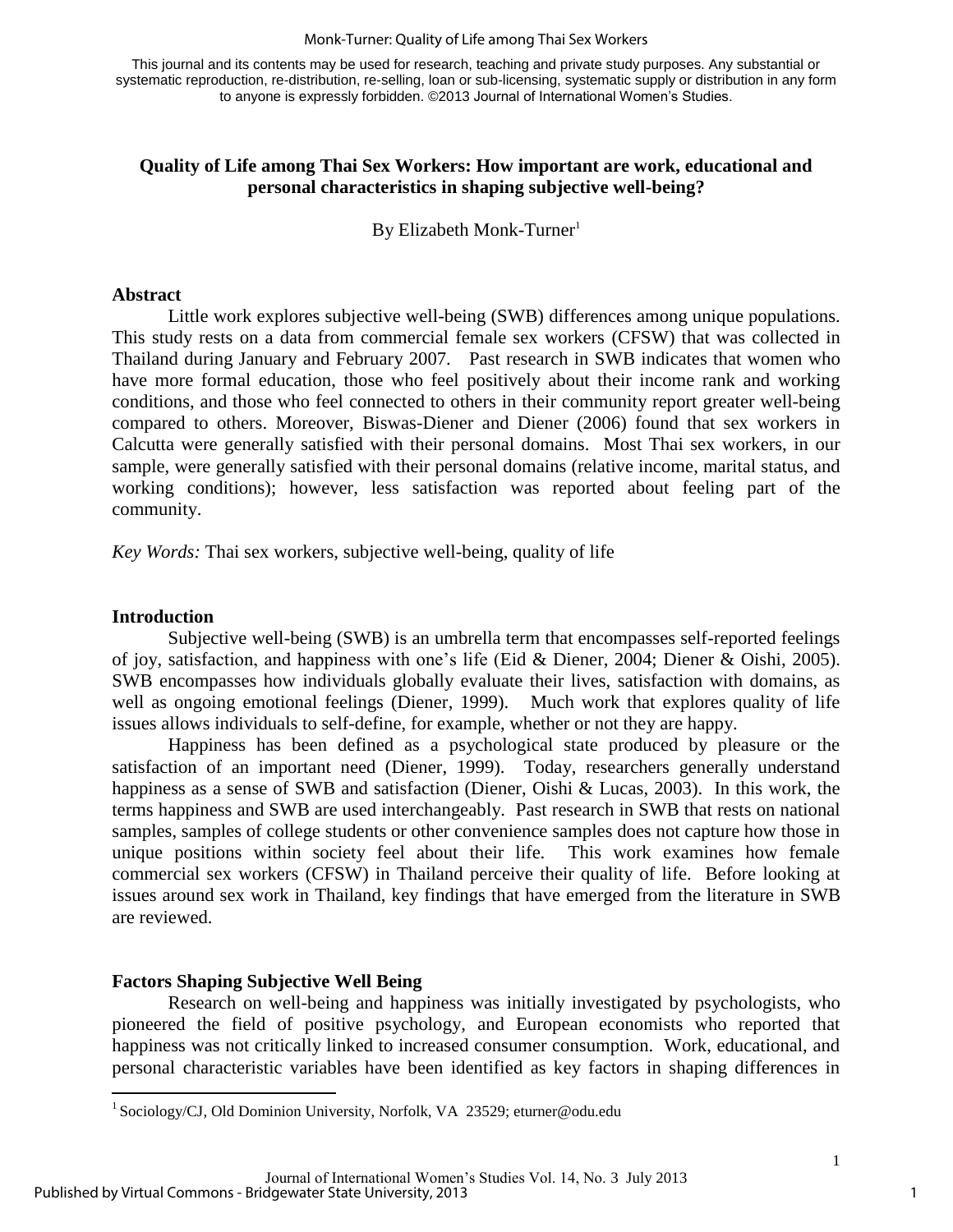reported well being. Much research suggests that there are positive but diminishing returns to income (Frey & Stutzer, 2002; Layard, 2005; Clark, Frijters, & Shields, 2007; Graham, Eggers & Sukhtankar, 2004). Dorn et al. (2007) argued that the effect of income on shaping reported well being is best understood in utilizing relative rather than absolute measures. Little work examines how working conditions shape differences in well-being (VanWessenbeeck, 2005).

Besides work variables, differences in educational attainment impact well being. Specifically, Fahey and Smyth (2004) found that acquiring additional education was positively associated with greater well being especially in low income countries. Still, as was the case with income, the empirical evidence is mixed with regard to how educational differences shape reported well being. Blanchflower and Oswald (2004) reported a positive relationship between additional education and reported well being; however, Clark (2003) found the reverse was true.

In addition to work and educational variables, personal characteristics have been identified as important in shaping well-being. Ferrer-i-Carbonell and Gowdy (2007) reported that those in their 30s and 40s were less satisfied with their life compared to those who were younger or older. Many see a positive relationship between health and well-being (Shields and Wheatley Price 2005; Seligman 2002). Further, whether or not one feels a part of their community has been positively associated with subjective well-being ( Helliwell & Putnam, 2004; Pichler, 2006). Lelkes (2006) and Pichler (2006) reported a positive relationship between seeing family and friends and well-being. Blanchflower and Oswald (2004) and Helliwell (2003) found that being in a committed relationship is positively associated with well being; however, Wildman and Jones (2002) reported that single women report greater well being than those who are married.

## **Female Commercial Sex Work in Thailand**

The Global Alliance against Traffic in Women (GAATW), established in 1994 and based in Thailand, aims to decriminalize prostitution and to end sex trafficking. Today, sex work is illegal in Thailand; however, under the Prostitution Act (amended 1996) sex workers in Thailand are no longer subject to punishment. Notably, a 1998 report by the International Labor Organization (ILO) estimated that the sex trade in Thailand was a commercial sector of the economy that generated an annual revenue of approximately 4 billion dollars or 3% of the Thai economy (ILO, 1998).

In Thailand, most commercial sex workers are female, financially dependent on others, paying off debts to their families, and have very little formal education (Rojanapithayakorn, 2006). Guest et al. (2007) surveyed approximately 800 Thai female commercial sex workers, in four provinces and stratified venues, and reported that such workers were, on average, 28 years old, lived alone, had at least one child, and had little formal education. The majority (78%) of sex workers either had debts on their own or took responsibility for debts of family members. Guest et al. (2007) found that the median monthly earning of sex workers was approximately four times higher than the median earnings for comparable workers with similar levels of education.

Traditionally, sex work in Thailand was in direct sex establishments, like brothels and inexpensive hotels (Rojanapithayakorn, 2006). In large part because of fears of HIV/AIDS infection rates in such establishments, Tharawan et al. (2003) found that sex workers in Thailand moved into indirect sex establishments such as bars, nightclubs, cafés or restaurants, and massage parlors. Thailand is noted for its "100% Condom Use" policy; however, Guest et al.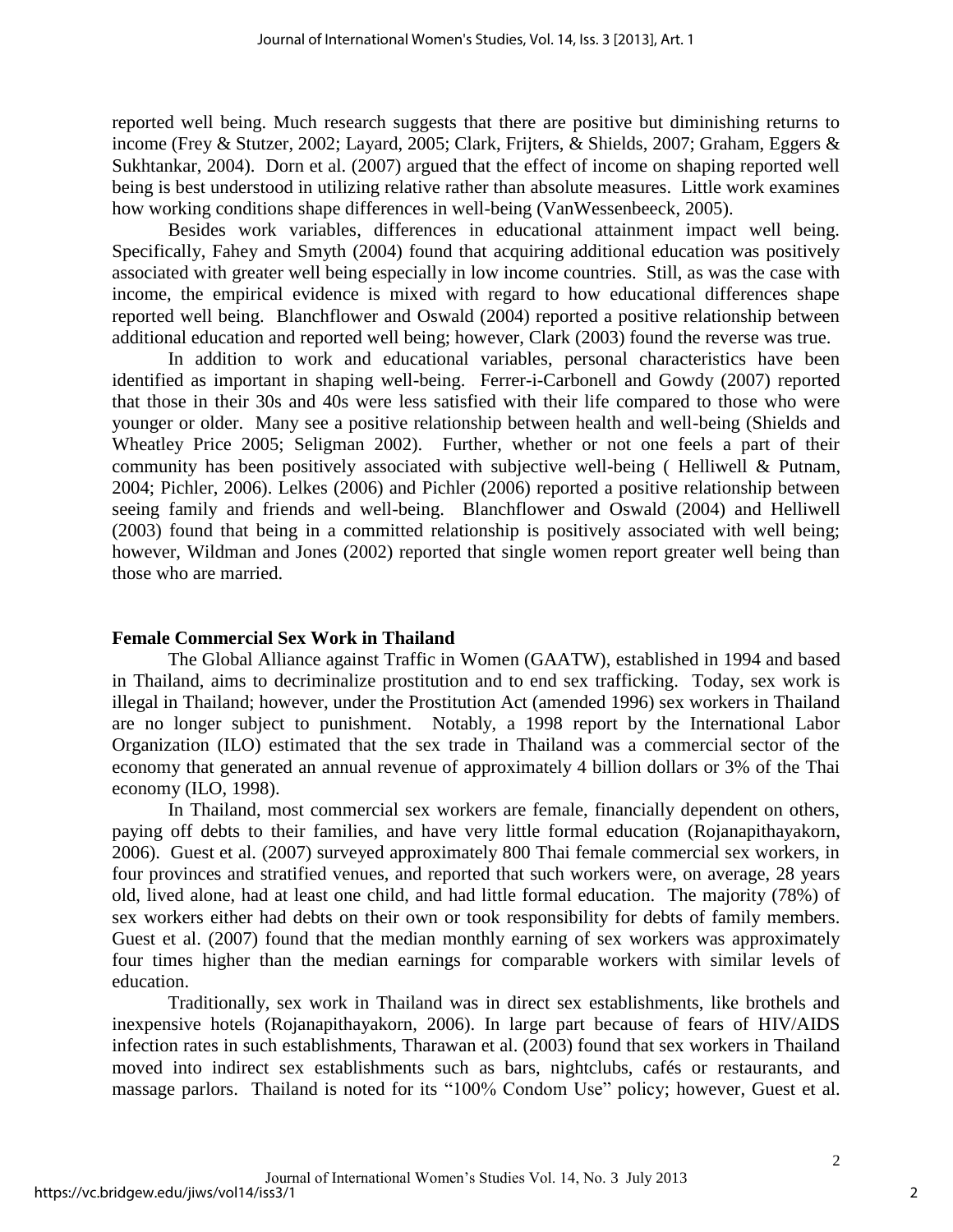(2007) found that the majority of commercial sex workers did not use condoms with their regular customers. Guest et al. (2007) found that concerns about sexually transmitted diseases, fear about contracting HIV/AIDS, and having sex with clients, were the things sex workers reported as liking the least about their work.

### **Sex Work and Subjective Well Being**

 Much debate among feminists and others centers on sex work (Brison, 2006; Outshoorn, 2005; Hirschmann, 1992; Eaves, 2002). Specifically, how freely may a woman enter into sex work? Is sex work like other kinds of labor? Is a simple dichotomy between forced sex work and sex work that is entered voluntarily an appropriate way to understand commercial sex work (O'Connell Davidson, 1998; Lim, 1998). Raymond (1998) makes the argument that turning the exchange of money in prostitution into a job labeled commercial sex work allows those who buy the bodies of others, typically economically disadvantaged women, to believe that prostitution is a choice for these women. Looking at the growth of the global sex trade, Jeffreys (1999) argues that the sex trade is another example of the commodification of human beings which serves the interests of global capital.

A complex network of issues has created a tie between tourism and sex tourism in Thailand where the '4S' of tourism are linked—sea, sand, sun, and sex (Tangsupvattana, 1999; Seabrook, 1996). Tangsupvattana (1999) explored how the economic benefits of sex tourism to the state, the juggernaut of bureaucracy, the hypocritical culture of Thai society, and corrupt tactical power in Thailand work to protect and encourage the sex trade. Revenues from the sex trade are perceived as critical to the health of the Thai economy. Sex tourism is officially and unofficially encouraged and any problem, such as AIDS, which may negatively impact tourism is downplayed (Tangsupvattana, 1999).

Services directly associated with sex tourism clearly benefit as does the airline industry, hotels and restaurants, shopping venues, and the wider entertainment industry in Thailand (Tangsupvattana, 1999). Complexities surrounding who is responsible for enforcing laws, and well as corrupt tactical power in Thailand, has created a situation where no agency is directly accountable for the interrelated problems of prostitution and tourism (Tangsupvattana, 1999). Finally, commercial sex is deeply entrenched as part of Thai culture. Many have reported that the vast majority of Thai men have their first sexual experience with a prostitute and that most men over the age of 21 have visited a prostitute (Bishop & Robinson, 1998; Kempadoo & Doezema, 1998). Some have linked Thai prostitution with the desirability of female virginity until marriage and the aversion married women have for minor wives. Prostitutes serve men before marriage as well as after marriage by alleviating the need for a "minor wife" (Kabilsingh, 2009; Perve & Robinson, 2009). Seeing prostitutes helps avoid this more permanent situation of having a minor wife; therefore, some argue prostitution allows Thai women the luxury of maintaining their lifestyle (Perve & Robinson, 2009; Tangsupvattana, 1999; Hopkins, 2005).

Guest et al. (2007) found that many sex workers enter the profession because they know friends in the business (Kabilsingh, 2009; Hopkins, 2005). In fact, many reported that knowing others in the business gave them a sense of community. Having this connection, coupled the fact that most Thai people report being Buddhist, may allow more acceptance of prostitution than is true in other societies (Perve & Robinson, 1999). Selling the body is not viewed as a sin of the flesh like a Judaeo-Christian may believe. In fact, women may show their gratefulness to their parents, alleviating their financial burdens, by engaging in sex work where they sell a part of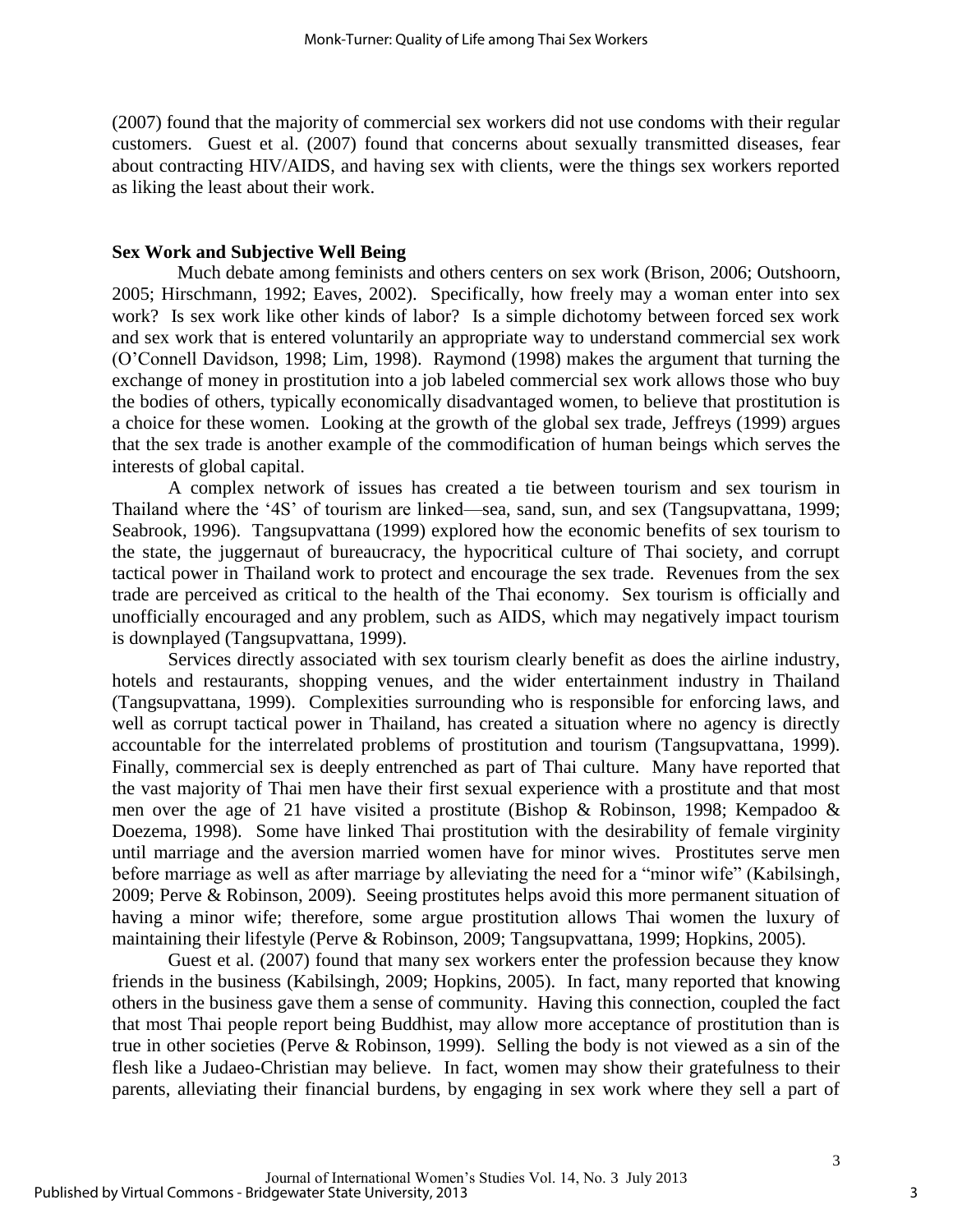their body just like others sell their physical strength (Perve & Robinson, 1999). In fact, by sacrificing self some sex workers may believe they are developing the karma necessary for a favorable rebirth.

These conditions coupled with inequalities in the distribution of resources, which are marked in Thai society, set the stage for the growth of commercial sex work (Bishop  $\&$ Robinson, 1998). Having a society where public education is not a free social service means that many, especially women who are situated lower in the social hierarchy, have fewer options open to them with regard to making a living (Bishop & Robinson, 1998; Tangsupvattana, 1999).

Sex work has a long history in Thailand and is tacitly accepted within the society (Guest, Bryant, Janyan, & Phuengsaman, 2007). For these reasons, it is hypothesized that differences in reported SWB among CFSW in Thailand will be similar to that reported for others. Namely, women who have acquired additional education, those who were positive about their income rank and working conditions, as well as those who feel part of their community will report greater happiness compared to others all else equal. Again, Fahey and Smyth (2004) have argued that additional education is positively associated with greater well being and that this is especially the case in low income countries. Further, Dorn et al. (2007) have argued that relative income is critical in understanding happiness differences especially compared to absolute measures of income. Many (Pichler, 2006; Helliwell & Putnam, 2004; Lelkes, 2006) have argued that feeling part of their community is positive related to happiness and we are persuaded by this work.

#### **Design and Methodology**

Data were gathered by workers in a provincial health department outside of the capital city of Bangkok over three weeks during January and February of 2007. Therefore, this work rests on a convenience sample of in-direct female commercial sex workers. Health officials appeared to be sympathetic to the needs of women who sought their services and never used words of judgment in talking about sex workers. At that time, their goal appeared to be maintaining and increasing government and public support and funding for awareness and prevention of sexually transmitted diseases, including AIDS, specifically for at-risk women.

Health officials surveyed willing respondents utilizing a questionnaire that was developed in English and verified for translation by two individuals (questionnaire adapted from one developed by Yang (2005)). The survey instrument asked respondents about basic demographic information as well as questions to assess their perceived well-being.

#### **Ethical Considerations and Limitations**

After the survey process was complete, all of the surveys were given to the researchers. No personal identifying information was included on the survey instrument. Women who agreed to participate in the survey did so voluntarily. The information provided was treated with confidentiality and not shared with others outside the project. None of the women in this project was targeted for intervention by outsiders as the intention of the current work was investigative and academic in nature. Further, as noted earlier that while sex work is illegal in Thailand, sex workers are not subject to punishment. In the interest of protecting confidentiality, the locality where the data were collected is not given (save that it was on a Southern island outside the capital city of Bangkok). Human subject approval was granted by the College of Arts and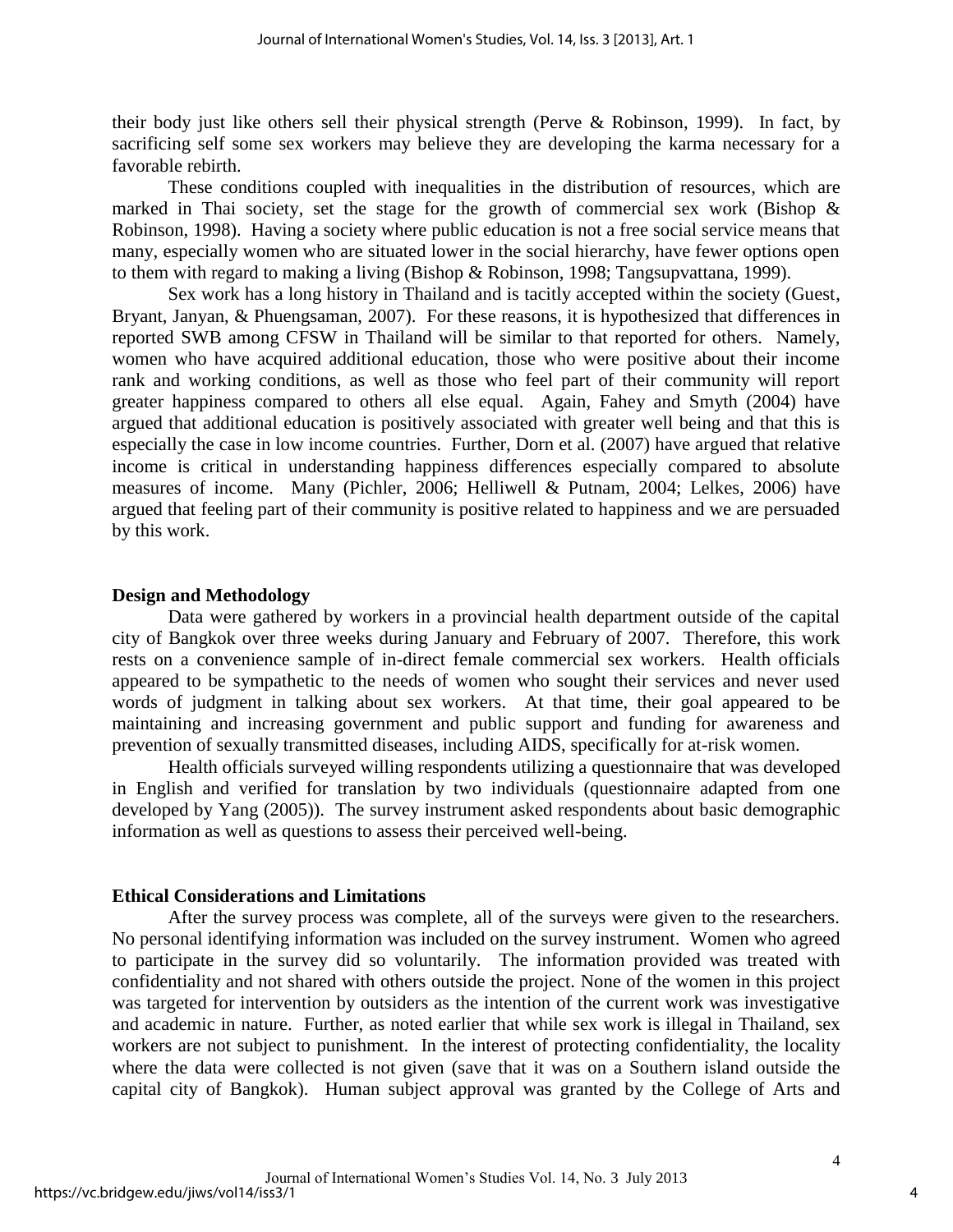Letters board prior to the start of the project. Respondents were informed that participation in the study was voluntary; no signed consent forms were collected.

#### **Variable Construction**

Respondents were asked, "Overall, are you happy with your life?" Respondents could choose between four response options ranging from not happy at all to extremely happy. This variable was also dichotomized between those who were at least occasionally happy (1) compared to others (0). The accuracy of self reported measures, especially on concepts like happiness and well-being, which are considered subjective and transient emotions, stems in part from different approaches to measurement. For this work, we accept the validity of psychometric measures of well-being. Such measures have a long history in the field of psychology (Kline 1998) and offer an understanding of phenomena beyond "objective" measures of welfare that may not fully capture a personal sense of well-being and happiness.

## *Independent Variables*

We were especially interested in how differences in perceived relative income, education, and personal characteristics shaped reported happiness. To capture work related variables, respondents were asked to rank their income for the past year. This variable was dichotomized between those who felt their relative income was at least good (1) compared to others. The same variable categories were used when respondents were asked to rank the working conditions of their job. Respondents were asked how many years of education they had completed.

Respondents were asked their marital status: never married, married, living together, divorced, separated or widowed. This variable was dichotomized between those who were married or lived together (1) compared to others (0). Respondents were asked their age which was coded in years. Respondents were asked how much they felt a part of the community in which they currently lived. This variable was dichotomized between those who felt they were not at all or not much part of the community (1) compared to others. Finally, to capture health status, respondents were asked about their HIV/AIDS status and whether or not they currently used illicit drugs. These variables were coded as dummy variables (Yes  $= 1$ ).

## *Data Analysis Procedures*

In this work, we first offer a descriptive summary of our sample. Next, we look at bivariate relationships to better understand differences in self-reported happiness. Utilizing chisquare testing, we explore whether or not there are statistically significant differences between key variables included in this study. Finally, we present a logistic regression model. Logistic regression was chosen because of the dichotomous nature of the dependent variable. In other words, the equation estimates the log of the odds of being happy. Since parameters based on log odds are difficult to interpret, they are usually converted to coefficients based on the odds of the dependent variable. Taking the antilog of both sides of the equation converts the dependent variable from log odds to the odds of being happy and converts coefficients from additive estimates of the log odds of reporting happiness to multiplicative measures of the odds of reporting happiness. The odds ratio measures the change in the odds of reporting happiness associated with a particular independent variable. An odds ratio greater than one indicates an increased likelihood of an event occurring (in this case the likelihood of reporting happiness). Likewise, an odds ratio less than one shows a decreased likelihood of reporting happiness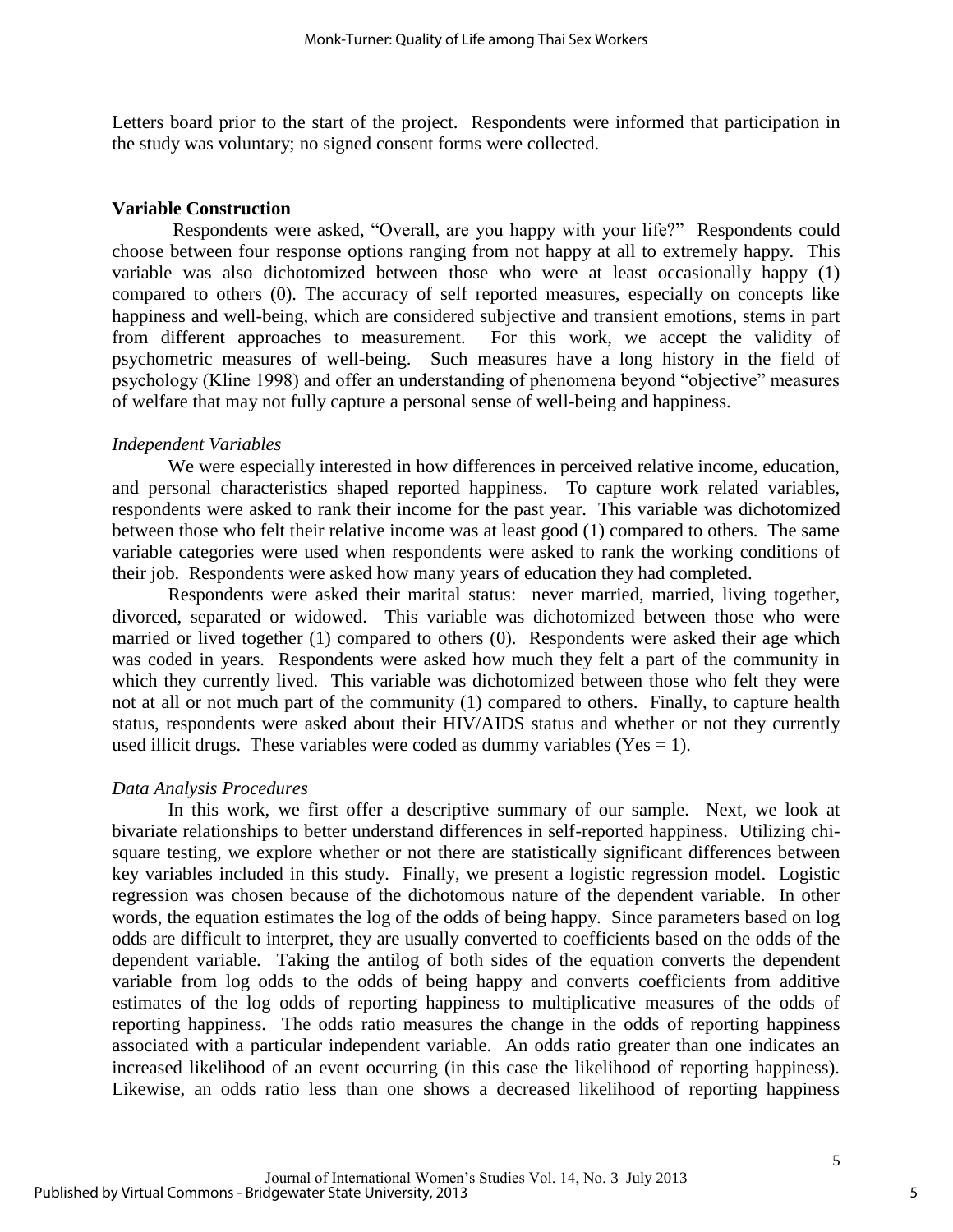(Morgan & Teachman, 1988:930). Variables included in the model were theoretically driven from the findings presented in the literature review.

## *Results*

Surveys were conducted among 283 female sex workers. Women ranged in age from 18 to 52; however, most women were between the ages of 20-36. The mean age of the sample was 29. On average, women exchanged sex for money 22 times in the last 30 days (range of 1-270). This would average to fewer than six clients per week. More (21%) felt their relative income rank was good or very good rather than very poor or poor (12%). The majority (63%) reported that their income rank was above average. More (26%) ranked their working conditions as good or very good rather than very poor or poor (13%). Most have acquired, on average, seven years of a formal education; however, the range of education achieved varied between two to 16 years (see Table 1).

| Variable      | Mean  | <b>Standard Deviation</b> | Range    |
|---------------|-------|---------------------------|----------|
| Age           | 29.11 | 6.24                      | 18-52    |
| Years of      |       |                           |          |
| Education     | 7.75  | 2.42                      | $2 - 16$ |
| Income Rank   | 3.06  | .69                       | $1 - 5$  |
| Marital       |       |                           |          |
| <b>Status</b> | 3.11  | 1.51                      | $1 - 6$  |
| Working       |       |                           |          |
| Conditions    | 3.12  | .74                       | $1 - 5$  |
| Close         |       |                           |          |
| Friends       | 2.76  | 1.89                      | $1 - 13$ |
| Part of       |       |                           |          |
| Community     | 2.42  | .89                       | $1 - 5$  |

**Table 1.** Variable Means and Standard Deviations.

With regard to personal characteristics, half of these women were divorced, separated or widowed--a fourth were married or lived together with their partner. Approximately a fourth (23%) of women lived in a work site accommodation. Only one respondent was an only child and others reported between one to 11 siblings (mean number of siblings equaled four). Notably, a significant number of women (44%) felt that they were not much a part of their community. Still, on average, respondents felt they had 3 close friends that they could count on in an emergency.

Only two percent of the women in this sample reported that they were current drug users. The vast majority (70%) said that they had never used drugs; however, 27% of respondents reported that they had used drugs in their life. Few (eight percent) reported having been diagnosed by another with HIV/AIDS. The vast majority (92%) of women agreed with the statement that a person who looks healthy can actually be infected with HIV, the virus that causes AIDS. Only 16% of respondents reported that they were mostly happy with their life,

6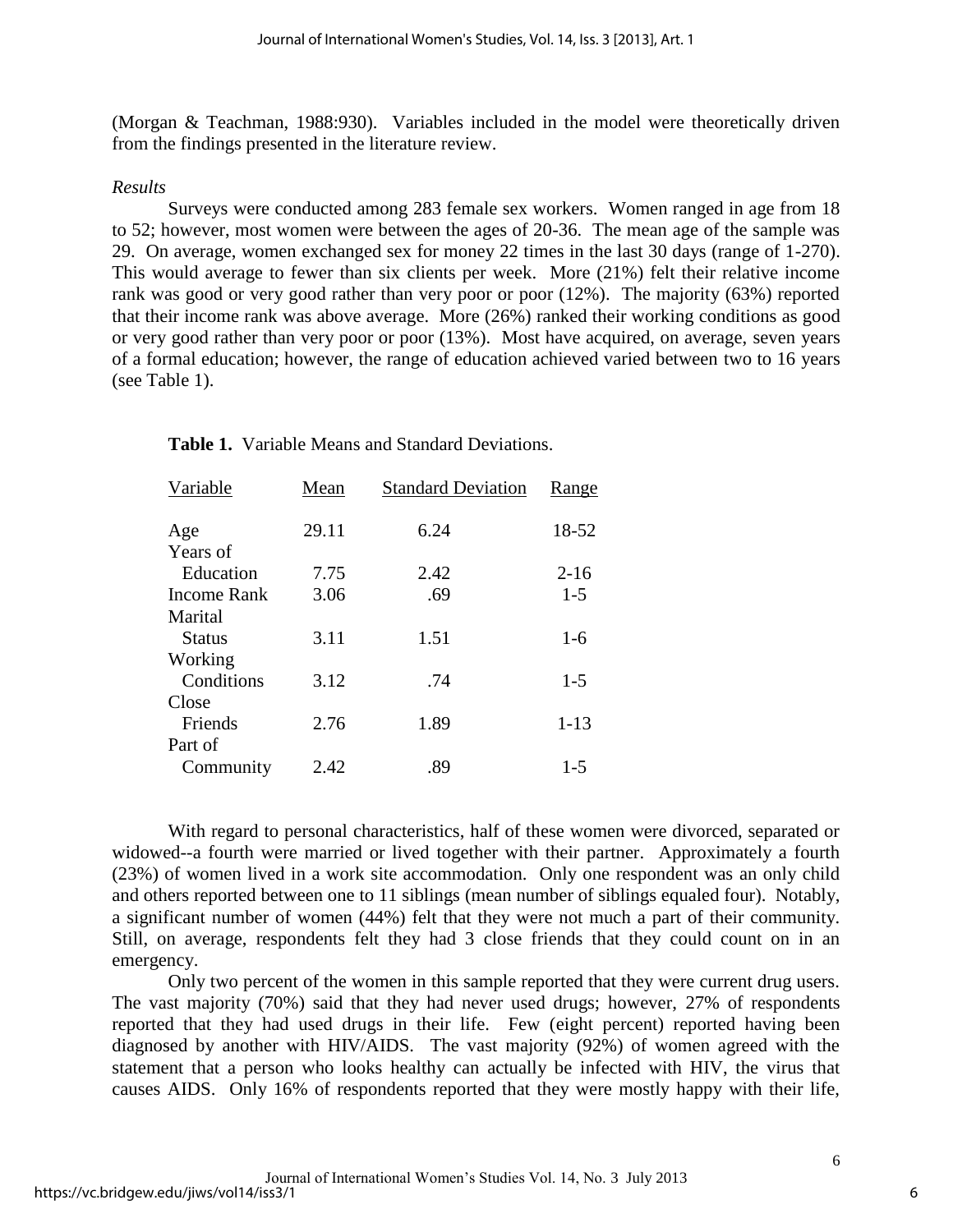34% were occasionally happy, 41% were sometimes happy and 11% were rarely happy with their life. Exploring differences in well-being among Thai sex workers reveals that most were generally satisfied with their personal domains (relative income, marital status, and working conditions); however, less satisfaction is reported about feeling part of the community (see Table 1).

## *Bivariate Results*

Among those who reported that they were at least mostly happy, 30% reported that their relative income was good or very good. None of those who were mostly happy felt their relative income was poor or very poor. On the other hand, those who self-reported being rarely happy never felt their relative income was very good and only 9% felt their income was good  $(X^2 =$ 63.05;  $p \lt 0.0001$ ). Those who felt their working conditions were better generally reported a higher happiness level. For example, among those who were mostly happy, 41% felt their working conditions were good or very good; however, among those who were rarely happy only 16% felt this way ( $X^2 = 28.39$ ; p = .004). Significant differences in self-reported happiness were not observed, at the bivariate level, in regard to HIV/AIDS status or marital status. Again, only 2% of the sample were currently using drugs. Notably, all of the respondents who were currently using drugs reported that they rarely experienced happiness within  $(X^2 = 7.15; p = .03)$ . No significant differences were observed between those who reported ever using drugs and selfreported happiness. Because of this difference between current drug users and those who had ever used drugs, in the logistic models, only the variable capturing current drug use was included.

## *Logistic Results*

A logistic model was estimated were self-reported happiness (those who were occasionally or mostly happy) was the dependent variable. In this model, variables aiming to capture work (income rank, working conditions), education (years of education), and personal characteristics (drug use, HIV status, feeling part of the community, age and marital status) were explanatory variables. As the reader can see in Table 2, results show that how many years of education one has acquired and how one feels about their relative income significantly shaped differences in self-reported happiness all else equal. With each additional year of education the odds of reporting greater happiness rose by 18% (exp.  $B = 1.18$ ). If one perceived their income rank to be good or very good then the odds of reporting greater happiness rose by one percent (exp.  $B =$ 1.01). None of the other variables in the model were significant in better understanding differences in reported happiness all else equal. In addition, an OLS regression model, where happiness was coded as an interval variable (one to four), was run to see if predictor variables would differ from the logistic model. Results of this work confirmed that only two variables, acquiring more formal education and feeling positively about one's income rank, were significantly related to self-reported happiness.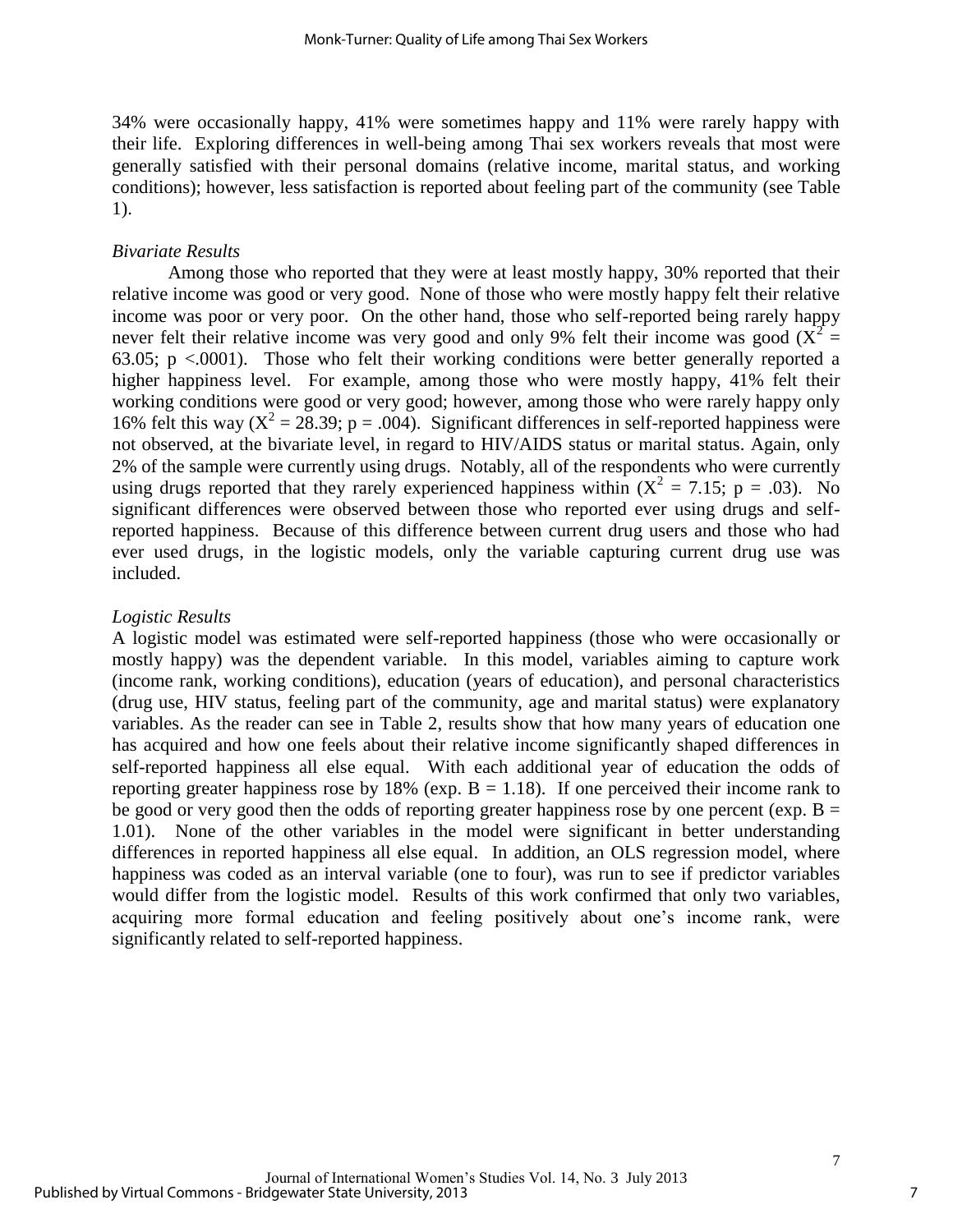**Table 2**. Logistic Regression of Self-Reported Happiness on Selected Variables, 2007, Expanded Model

| Variable                      | B   | $e^b$ | p value |
|-------------------------------|-----|-------|---------|
| <b>Income Rank</b>            | .01 | 1.01  | .007    |
| <b>Work Conditions Bad</b>    | .17 | 1.18  | .753    |
| Years of education            | .16 | 1.18  | .009    |
| <b>Current Drug User</b>      | .37 | 1.45  | .982    |
| HIV/AIDS positive             | .67 | 1.94  | .377    |
| Married                       | .36 | 1.43  | .430    |
| Age                           | .02 | 1.01  | .638    |
| Don't Feel Community          | .49 | 1.64  | .259    |
| ${\bf V}^2$ – 26.30; n – 0000 |     |       |         |

 $X^2 = 26.39$ ; p = .0009.

## $N = 283$ .

## *Discussion*

We have provided some basic data on 283 female sex workers in Thailand. On average, respondents were 29 years old and had seven years of education. Most had never used drugs although 27% had used drugs sometime in their life. They had, on average, engaged in sex for money 22 times in the last 30 days. Exploring differences in well-being among Thai sex workers reveals that most were generally satisfied with their personal domains (relative income, marital status, and working conditions); however, less satisfaction is reported about feeling part of the community.

We posited that women who had more education than others, who were positive about their relative income and working conditions, and who felt connected to others in their community would report being happy compared to others all else equal. In our logistic model, we found that higher education levels and feeling positive about one's income rank were positively related to the likelihood of reporting being happy all else the same. We did not find empirical support for the idea that those who were positive about their working conditions or those who felt connected to their community would report being happier than others all else equal. Nevertheless, our findings support the idea that education has a positive effect on subjective well-being and that the effect of income on shaping reported well being is best understood by utilizing relative measures (Blanchflower & Oswald, 2004; Dorn et al., 2007). Data does not support the idea that differences in drug use or HIV/AIDS status shaped selfreported well being all else equal. Data does not empirically support the idea that differences in marital status or age significantly shaped self-reported happiness.

Our findings are at odds with others who maintain that feeling part of a community was positively associated with happiness (Pichler, 2006; Helliwell & Putnam, 2004), that being in a committed relationship was positively associated with well-being (Blanchflower & Oswald, 2004; Helliwell, 2003), or that younger people were generally more satisfied with their life than others (Ferrer-i-Carbonell & Gowdy, 2007).

We recognize certain limitations in this research. First, the sample was a convenience sample therefore it is important to be cautious in making inferences about our results to a wider

8

8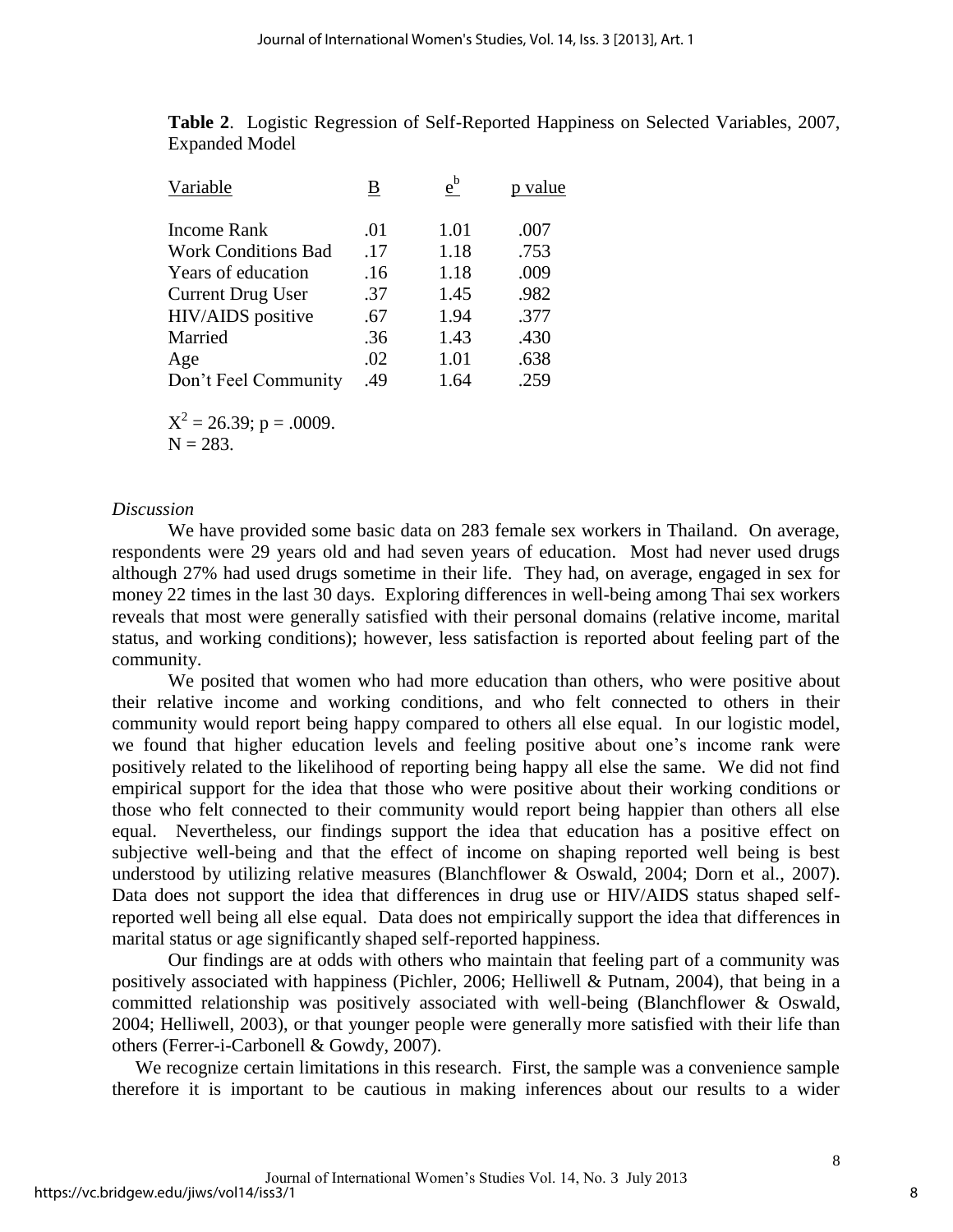population. Whenever researchers explore sensitive topics, respondents may feel hesitant about responding openly to key questions. Many individuals may be leery of revealing their HIV/AIDS status, drug use, number of paid sexual clients, and income to a relative stranger. It became clear that questions asking about income were poorly written as respondents point of reference varied widely (per month/year). Finally, different research findings, compared to prior work, may be attributed to sample selection differences and bi-variate compared to multivariate modeling. More research is needed to better understand how working conditions, especially among disadvantaged groups within society, shape subjective wellbeing. We hope this work adds to the literature on happiness among a group of respondents that are oftentimes not part of past studies.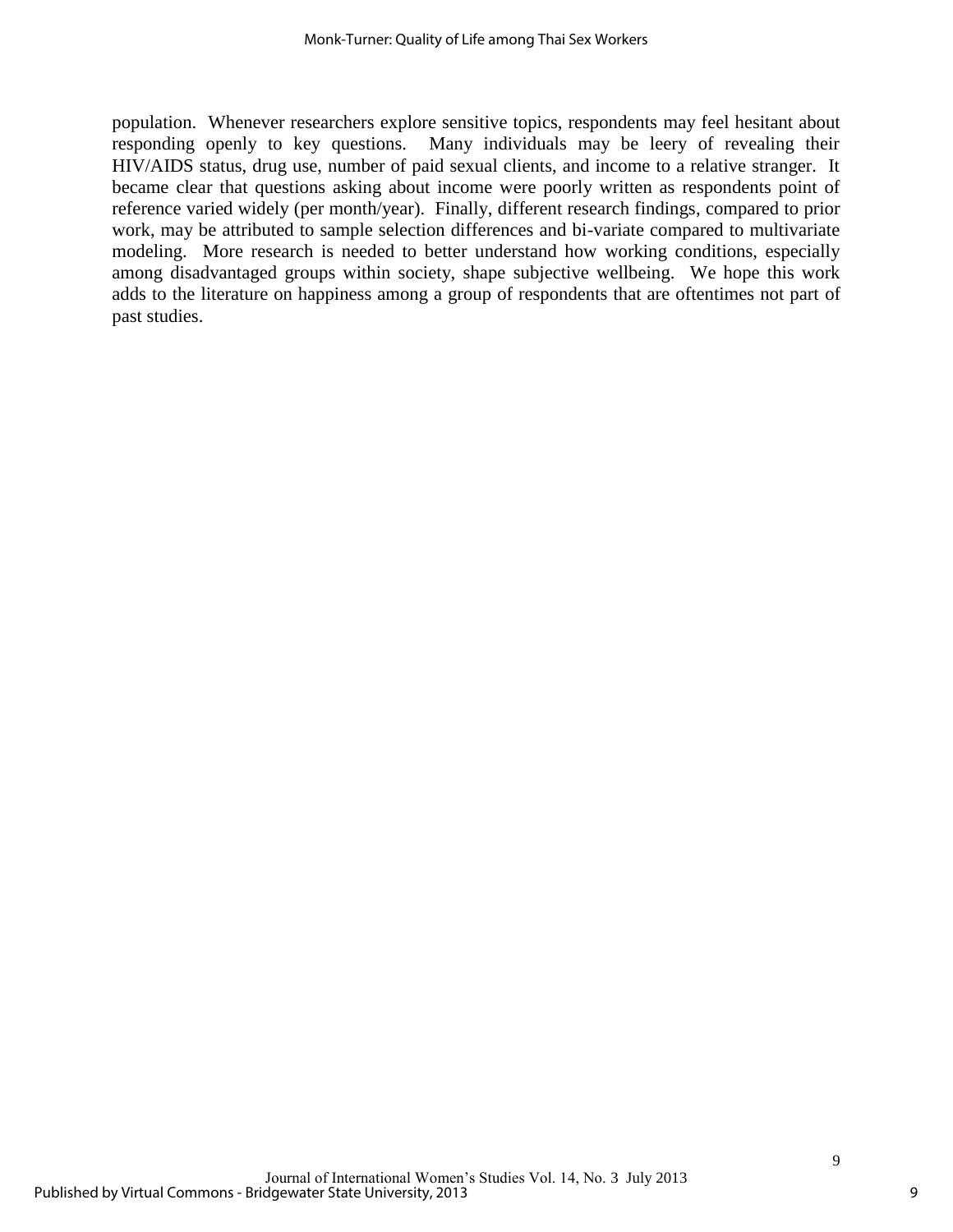## **References**

Agustin, Laura. (2003). A Migrant World of Services. Social Politics, 10, 377-96.

- Bardasi, E. & Francesconi, M. (2004). The impact of atypical employment on individual wellbeing: Evidence from a panel of British workers. Social Science and Medicine, 58, 1671- 1688.
- Barry, Kathleen. (1995). The Prostitution of Sexuality. New York: New York University Press.
- Bishop, R. and L. Robinson. (1998). Night Market. Sexual Culture and the Economic Miracle. New York: Routledge.
- Blanchflower, D.G. and A.J. Oswald. (2004). Well-being over time in Britain and the USA. Journal of Public Economics, 88, 1359-1386.
- Boonchalaksi, W. and P. Guest. (1994). Prostitution in Thailand. Mahidol University: IPSR.
- Brickman, P., Coates, D., Janoff-Bulman, R. (1978). Lottery winners and accident victims is happiness relative? Journal of Personality and Social Psychology, 36, 917-927.
- Brison, Susan J. (2006). Contentious Freedom: Sex Work and Social Construction. Hypatia, 24, 192-200.
- Brown, Tim & Xenos, Peter. (1994). AIDS in Asia: The Gathering Storm. Asia Pacific Issues, 16:1-15.
- Bukenya, J.O., Gebremedhin, T.G., & Schaeffer, P.V. (2003). Analysis of rural quality of life and health. Economic Development Quarterly, 17, 280-293.
- Chapkis, Wendy. (1997). Performing Erotic Labor. New York: Routledge.
- Clark, A. (2003). Unemployment as a social norm. Journal of Labor Economics, 21, 323-351.
- Clark, A., Frijters, P., & Shields, M.A. (2007). A survey of the income happiness gradient. Journal of Economic Literature, 1, 39-65.
- Diener, E., Suh, E.M., Lucas, R.E., and Smith, H.L. (1999). Subjective Wellbeing: Three decades of progress. Psychological Review, 125, 276-302.
- Diener, E., Oishi, S., & Lucas, R.E. (2003). Personality, culture, and subjective well-being. Annual Review of Psychology, 54, 403-425.
- Diener, E., Lucas, R.E., & Oishi, S. (2005). Subjective well-being: The science of happiness and life satisfaction. In C.R. Snyder & S.J. Lopez (Eds.,), Handbook of positive psychology. Oxford: Oxford University Press.
- Doezema, Jo. (2002). Who Gets to Choose? Coercion, Consent, and the UN Trafficking Protocol. Gender and Development, 10, 20-27.
- Dorn, D., Fischer, J.A., Kirchgassner, G., & Sousa-Poza, A. (2007). Is it culture of democracy? The impact of democracy, and culture on happiness. Social Indicators Research, 82, 505- 526.
- Easterline, R. (2006). Life cycle happiness and its sources. Journal of Economic Psychology, 27, 463-482.
- Eaves, Elizabeth. (2002). Bare. New York: Knopf.
- Eid, M., & Diener, E. (2004). Global judgments of subjective well-being. Social Indicators Research, 65, 245-277.
- Dolan, Paul, T. Peasgood and M. White. (2007). Do we really know what makes up happy? A review of the economic literature on the factors associated with subjective well-being. Journal of Economic Psychology, 29, 94-122.
- Fahey, T., & Smyth, E. (2004). Do subjective indicators measure welfare? Evidence from 33 European societies. European Societies, 6, 5-27.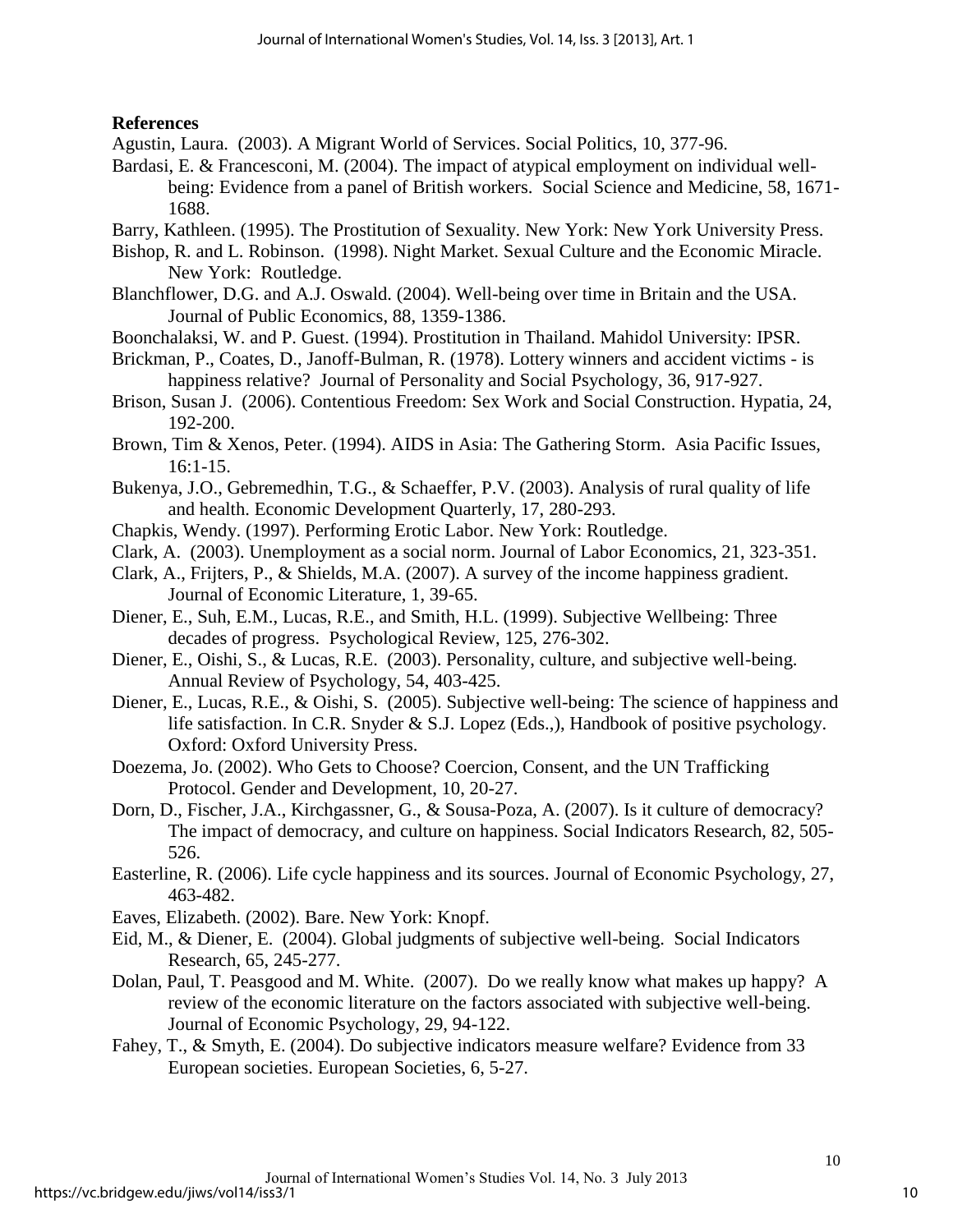- Ferrer-i-Carbonell, A., & Gowdy, J.M. (2007). Environmental degredation and happiness. Ecological Economics, 60, 509-516.
- Frey, B.S. and A. Stutzer. (2002). Happiness and Economics. Princeton, NJ: Princeton University Books.
- Graham, C., & Pettinato, S. (2001). Happiness, markets and democracy. Journal of Happiness Studies, 2, 237-268.
- Graham, C., Eggers, A., & Sukhtankar, S. (2004). Does happiness pay? Journal of Economic Behavior and Organization, 55, 319-342.
- Griffin, James. (1986). Well-being: Its meaning, measurement and moral importance. Oxford: Clarendon.
- Guest, P., A. Prohmmo, J. Bryant, S. Janyan, and D. Pheungsaman. (2007). Survey of Sexual and Reproductive Health of Sex Workers in Thailand. Mahidol University: IPSR
- Helliwell, J.F., & Putnam, R. (2004). The social context of well-being. Philosophical Transactions of the Royal Society London, 359, 1435-1446.
- Hesketh, T., Zhang, J., & Qiang, D.J. (2005). HIV Knowledge and Risk Behaviour of Female Sex Workers in Yunnan Province, China. AIDS Care, 17, 958-966.
- Hopkins, Jerry. (2005). Thailand Confidential. Singapore: Periplus.
- Hsieh, Ying-Hen and Chien Hsun Chen. (2004). Modeling the social dynamics of a sex industry. Bulletin of Mathematical Biology, 66, 143-166.
- Hughes, Donna & Roche, Claire (eds.). (1999). Making Harm Visible: Global Sexual Exploitation of Women and Girls. In Hirschmann, Nancy J. 1992. Rethinking obligation: A feminist method for political theory. Ithaca, NY: Cornell University Press.
- Jeffries, Sheila. (1997). The Idea of Prostitution. Melbourne: Spinifex Press.
- Kabilsingh, C. (2009) Another Look at Prostitution in Thailand. Retrieved at:
	- http/kcg11.Eng.ohio-state.edu/~jirapinyo/profck.html
- Kawakami, K. and K.L. Dion. (1993). The Impact of Salient Self-Identities on Relative Deprivation and Action Intentions. European Journal of Social Psychology, 23, 525-40.
- Kempadoo, J. and J. Doezema. (1998). Global Sex Workers. New York: Routledge.
- Kingwell, Mark. (1999). In Pursuit of Happiness. New York: Penguin.
- Kline, Paul. (1998). The New Psychometrics. London: Routledge.
- Layard, R. (2005). Happiness: Lessons from a New Science. London: Allen Lane.
- Lelkes, O. (2006). Knowing what is good for you. The Journal of Socio-Economics, 35, 285- 307.
- Lim, Lin (ed.). (1998). The Sex Sector: The Economic and Social Bases of Prostitution in Southeast Asia. International Labour Office.
- Meier, S. & Stutzer, A. (2006). Is volunteering rewarding in itself? Center for Behavioral Economics and Decision Making. Federal Reserve Bank of Boston.
- Morgan, Philip and Teachman, Jay. (1988). Logistic Regression: Description, examples, and comparisons. Journal of Marriage and the Family, 50, 929-936.
- Morrison, Lynn. (2006). It's in the nature of men: Women=s perception of risk for HIV/AIDS in Chiang Mai, Thailand. Culture, Health & Sexuality, 8, 145-159.
- National Statistical Office of Thailand. (2007). Report of the Labor Force Survey. Ministry of Information and Communication Technology.
- O'Connell Davidson, Julia. (1998). Prostitution, Power and Freedom. Cambridge: Polity Press.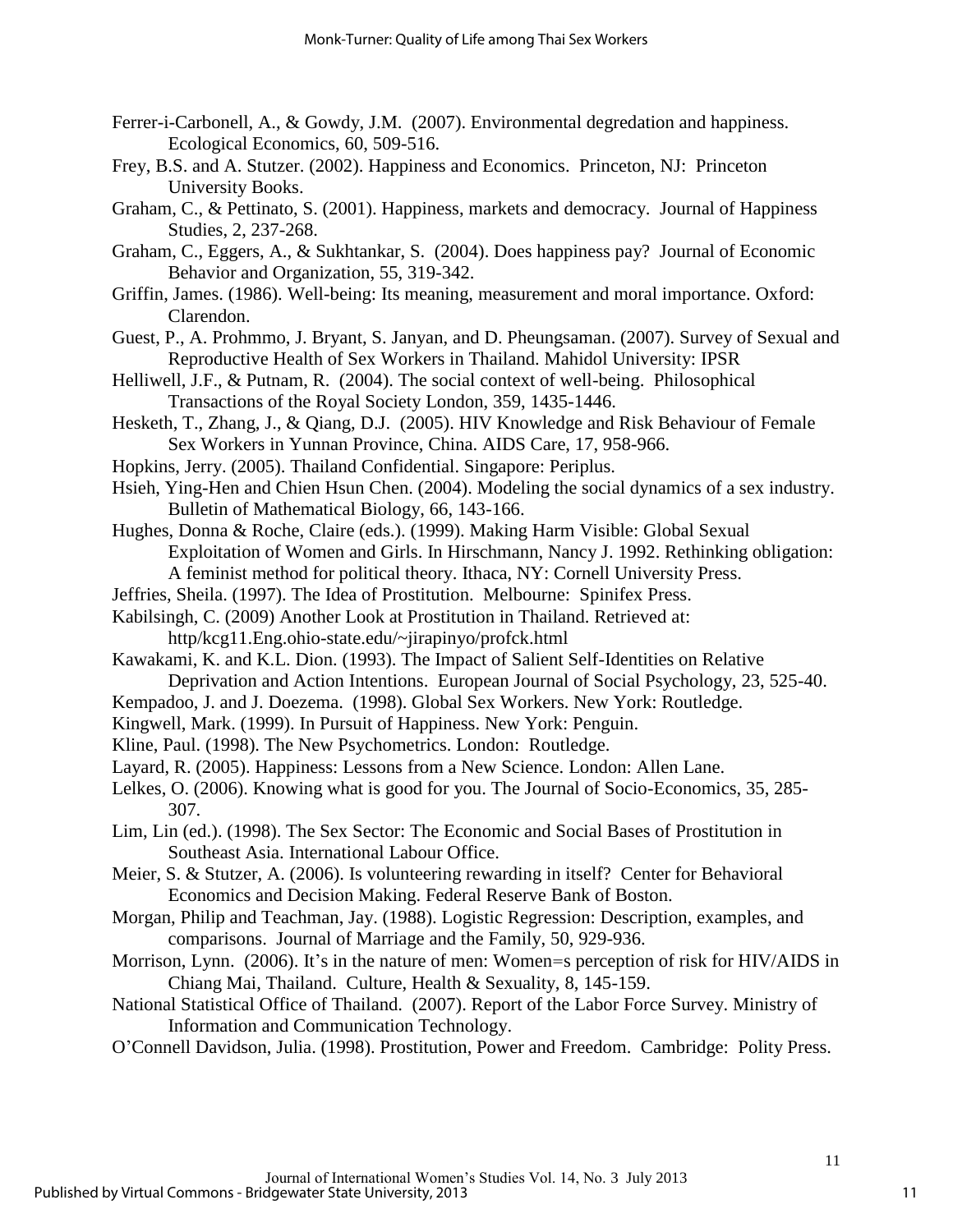- Oser, C.B., C.G. Leukefeld, M.S. Tindall, J.R. Havens, J.M. Webster, H,M. Smiley-McDonald, and A.L. Cosentino. (2006). Male and Female Rural Probationers: HIV Risk Behaviors and Knowledge. AIDS Care, 18, 330-339.
- Oswald, A. & Powdthavee, N. (2006). Does happiness adapt? Institute for the Study of Labour. IZA DP No. 2208.
- Outshoorn, Joyce. (2005). The Political Debates on Prostitution and Trafficking of Women. Social Politics, 12, 141-155.
- Parkes, Alison, D. Wight, M. Henderson, and G. Hart. (2007). Explaining Association between Adolescent Substance Use and Condom Use. Journal of Adolescent Health, 40, 180e1- 180.e18.
- Perve. E. and C. Robinson. (2009). Love in the Land of Smiles. Prostitution in Thailand. Chiang Mai, Thailand: Alligator Service Co. Ltd.
- Pheterson, Gail. (1996). The Prostitution Prism. Amsterdam: Amsterdam University Press.

Pichler, F. (2006). Subjective quality of life of young Europeans. Social Indicators Research, 75, 419-444.

- Rayo, L., & Becker, G.S. (2007). Evolutionary efficiency and happiness. Journal of Political Economy, 115, 302-337.
- Robinson, N.J., N. Silarug, S. Surasiengsunk. (1996). Two million HIV infections prevented in Thailand. Abstract MoC904. XI International Conference on AIDS. Vancouver.
- Rojanapithayakorn, Wiwat. (2006). The 100% Condom Use Programme in Asia. Reproductive Health Matters, 14, 41-52.
- Rongkavilit, Chokechai, S. Naar-King, T. Chuenyam, B. Wang, K. Wright, and P. Phanuphak. (2007). Health Risk Behaviors among HIV-Infected Youth in Bangkok, Thailand. Journal of Adolescent Health, 40, 358.e1-358.e8.
- Runciman, W.G. (1989). Confessions of a Reluctant Theorist. Hertfordshire: Harvester Wheatsheaf.
- Ruxrungtham, Kiat, Tim Brown and Praphan Phanuphak. (2004). HIV/AIDS in Asia. The Lancet, 364, 69-82.
- Schoon, I., Hansson, L., & Salmela-Aro, K. (2005). Combining work and family life. European Psychologist, 10, 309-319.
- Seligman, Martin. (2002). Authentic Happiness. New York: Free Press.
- Shaver, F.M. (2005). "Sex work research: methodological and ethical challenges." Journal of Interpersonal Violence, 20, 296-319.
- Shields, M., & Wheatley Price, S. (2005). Exploring the economic and social determinants of psychological well-being and perceived social support in England. Journal of the Royal Statistical Society, 3, 513-537.
- Skrobanek, S. and N. Boonpakdi. (1997). The Traffic in Women. New York: Zed Books.
- Tangsupvattana, A. (1999). Social Causality, Sex Tourism and Environmental Degradation In Thailand. Unpublished PhD Dissertation University of Essex.
- Tharawan, Kanokwan, C. Manopaiboon, C.E. Ellertson, K. Limpakarnjanarat, P. Kilmarx, C. Coggins, S. Chaikummao, T. Mastro and C. Elias. (2003). Knowledge and perceptions of HIV among peripartum women and among men whose wives are of reproductive age. Contraception, 68, 47-53.
- Truong, Than-Dam. (2003). Gender, Exploitative Migration, and the Sex Industry. Gender, Technology and Development, 7, 31-52.